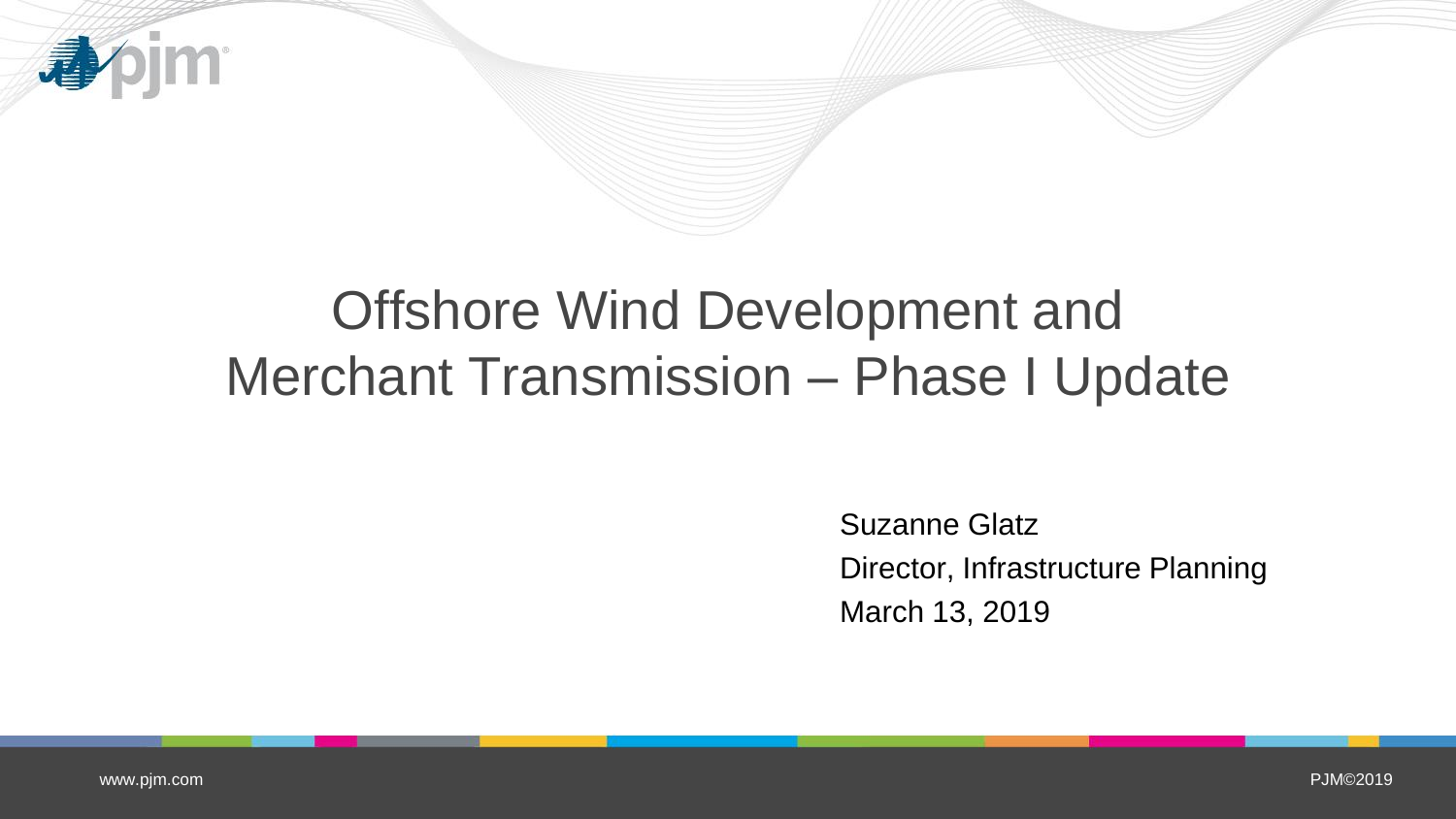

PC Special Sessions on Merchant Transmission and Offshore Generation

- PJM has received requests for interconnection of a radial noncontrollable AC transmission lines without defined generation and have requested to receive interconnection rights
- Under PJM's current process rules, such requests are not eligible for rights
- At the February 2019 PC meeting, members endorsed a problem statement to explore options for studying such interconnections to eligible for rights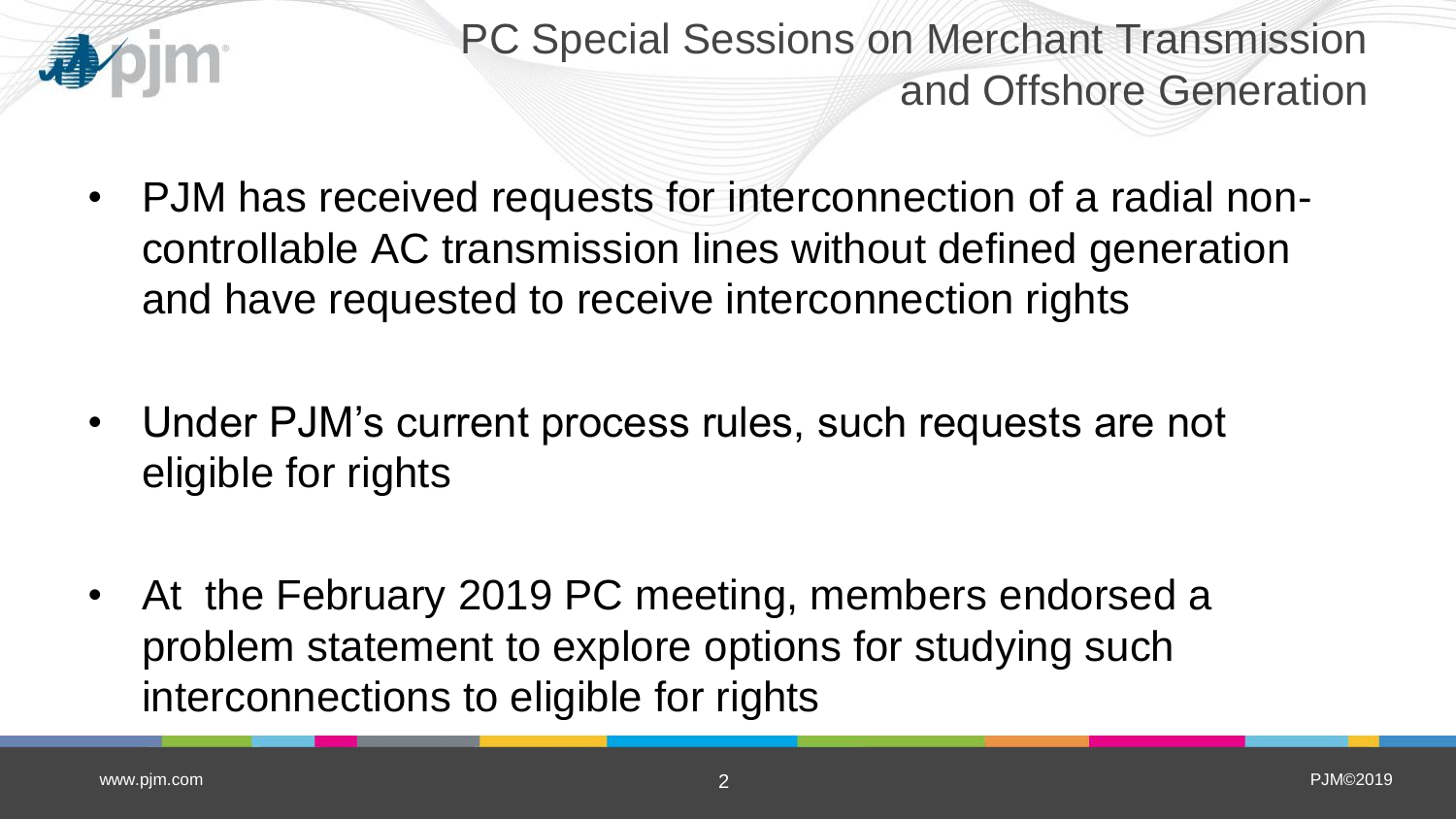

Problem Statement Proposed Approach

### Phase 1

• Consider process change to allow Interconnection Customers to request Capacity Interconnection Rights for a radial line and identify impacts and required network upgrades

# Phase 2

• Consider process changes to allow flexibility for Interconnection Customers to connect the transmission facilities together for an "ocean grid"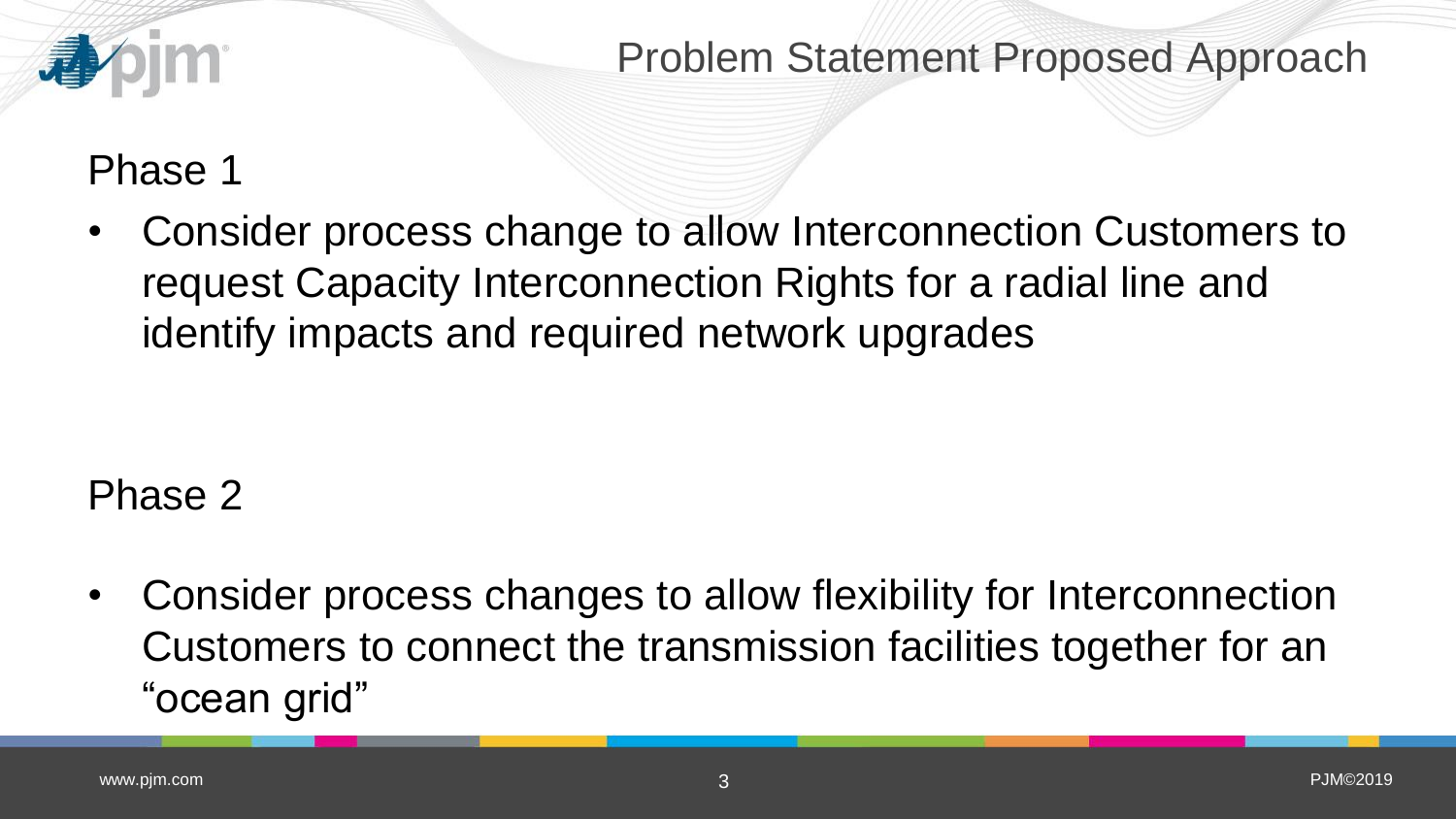

#### Status Update and Review Plan

# **Completed**

• Problem Statement and Issue Charge endorsed at the PC in February 2019

# Phase 1 Planned Activities

- Education on current process April 2019
- Explore options May through July 2019
- Seek PC endorsement Phase 1 changes August 2019 PC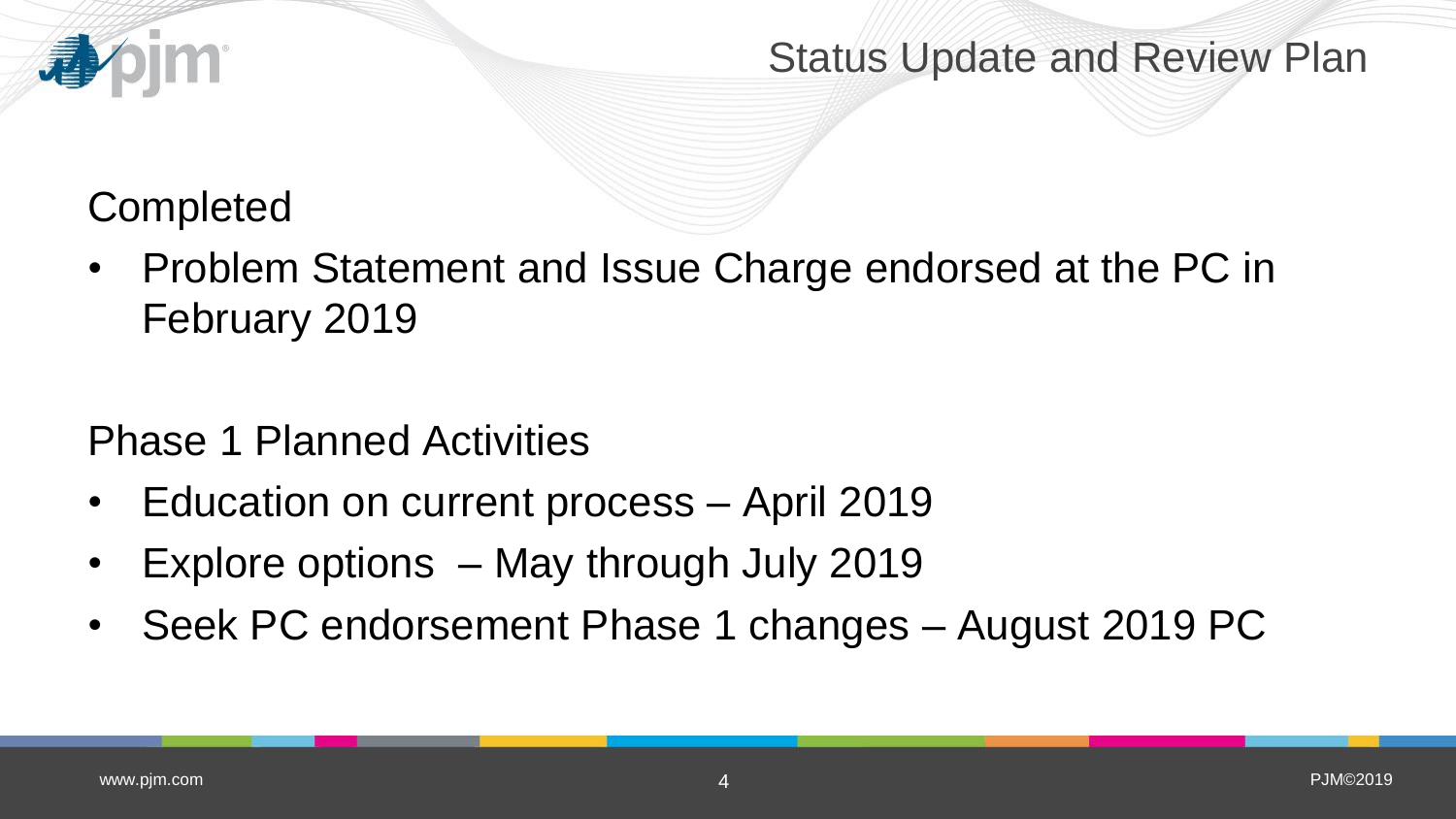